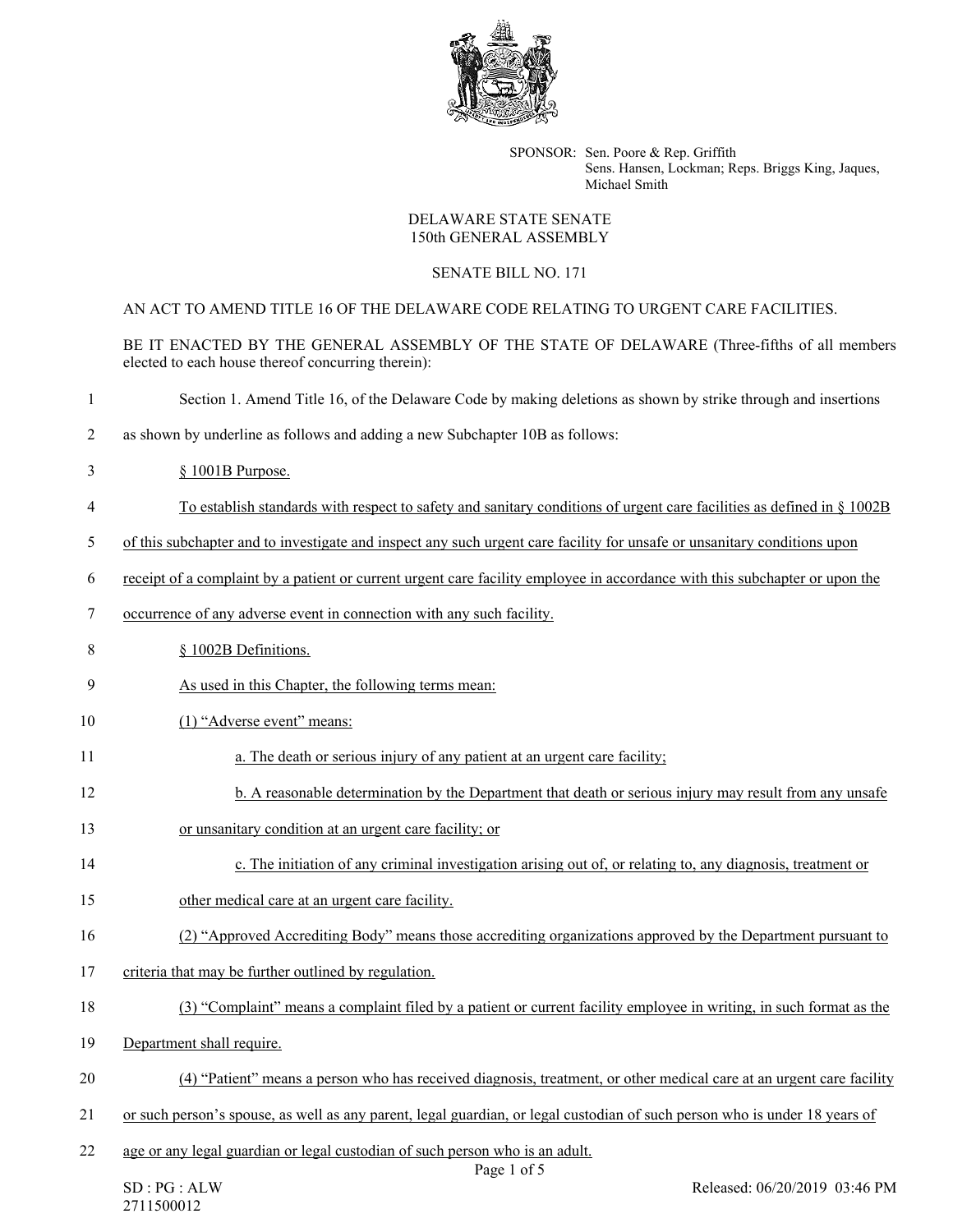| 23 | (5) "Urgent Care Facility" means a facility that provides urgent care services, such as, without limitation, facilities                    |
|----|--------------------------------------------------------------------------------------------------------------------------------------------|
| 24 | known as "walk-in" clinics or centers or "urgent care centers."                                                                            |
| 25 | (6) "Urgent Care Services" means a model of episodic care for the diagnosis, treatment, management, or                                     |
| 26 | monitoring of acute and chronic disease or injury that is: (i) for the treatment of illness or injury that is immediate in nature          |
| 27 | but does not require emergency services and (ii) otherwise holds itself out to the public as a facility that provides immediate            |
| 28 | medical care for non-emergency conditions outside of the customary primary care office setting.                                            |
| 29 | § 1003B Regulations.                                                                                                                       |
| 30 | (1) The Department shall promulgate regulations in accordance with the Administrative Procedures Act, 29 Del.                              |
| 31 | C. $\S$ 10101, <i>et seq.</i> , to further outline the parameters of its inspection and enforcement authority and to further establish the |
| 32 | operational protocols contemplated in paragraphs (a) through (h) of this Section, consistent with the limitations as set forth             |
| 33 | in this subchapter. Specifically, at a minimum, the Department shall develop, establish, and enforce regulations:                          |
| 34 | a. Governing the operation of urgent care facilities to protect and promote the public health and welfare;                                 |
| 35 | b. Setting forth criteria the Department will utilize in assessing whether a facility may be offering urgent                               |
| 36 | care services without a license to operate as an urgent care facility, including whether the facility holds itself out to                  |
| 37 | the public as a provider of immediate medical care for non-emergent conditions that provides care outside of the                           |
| 38 | customary primary care office setting or relationship on a walk-in basis and outside of routine primary care                               |
| 39 | business hours;                                                                                                                            |
| 40 | c. Governing the criteria for which organizations shall be designated as an approved accrediting body;                                     |
| 41 | d. Governing when reports, documentation, and proof required by this subchapter                                                            |
| 42 | shall be provided to the Department;                                                                                                       |
| 43 | e. Setting forth criteria under which the Department shall investigate and inspect any urgent care facility                                |
| 44 | upon receipt of a complaint by a patient or current facility employee or upon occurrence of any adverse event in                           |
| 45 | connection with any such urgent care facility;                                                                                             |
| 46 | f. Governing whether and under what circumstances and conditions a facility fee may be charged or                                          |
| 47 | added to the costs of services provided to a patient by an urgent care facility;                                                           |
| 48 | g. Governing patient care coordination, including working with the Delaware Health Information                                             |
| 49 | Network ("DHIN") and other necessary stakeholders, to establish procedures for appropriate notifications to                                |
| 50 | primary care providers of urgent care utilization by the primary care provider's assigned or attributed patients; and                      |
| 51 | h. Revoking any existing Department regulations or sub-regulatory guidance or documents that conflict                                      |
| 52 | with the requirements of this subchapter, including the requirements set forth in 16 Del. Reg. § 4404 that prohibit                        |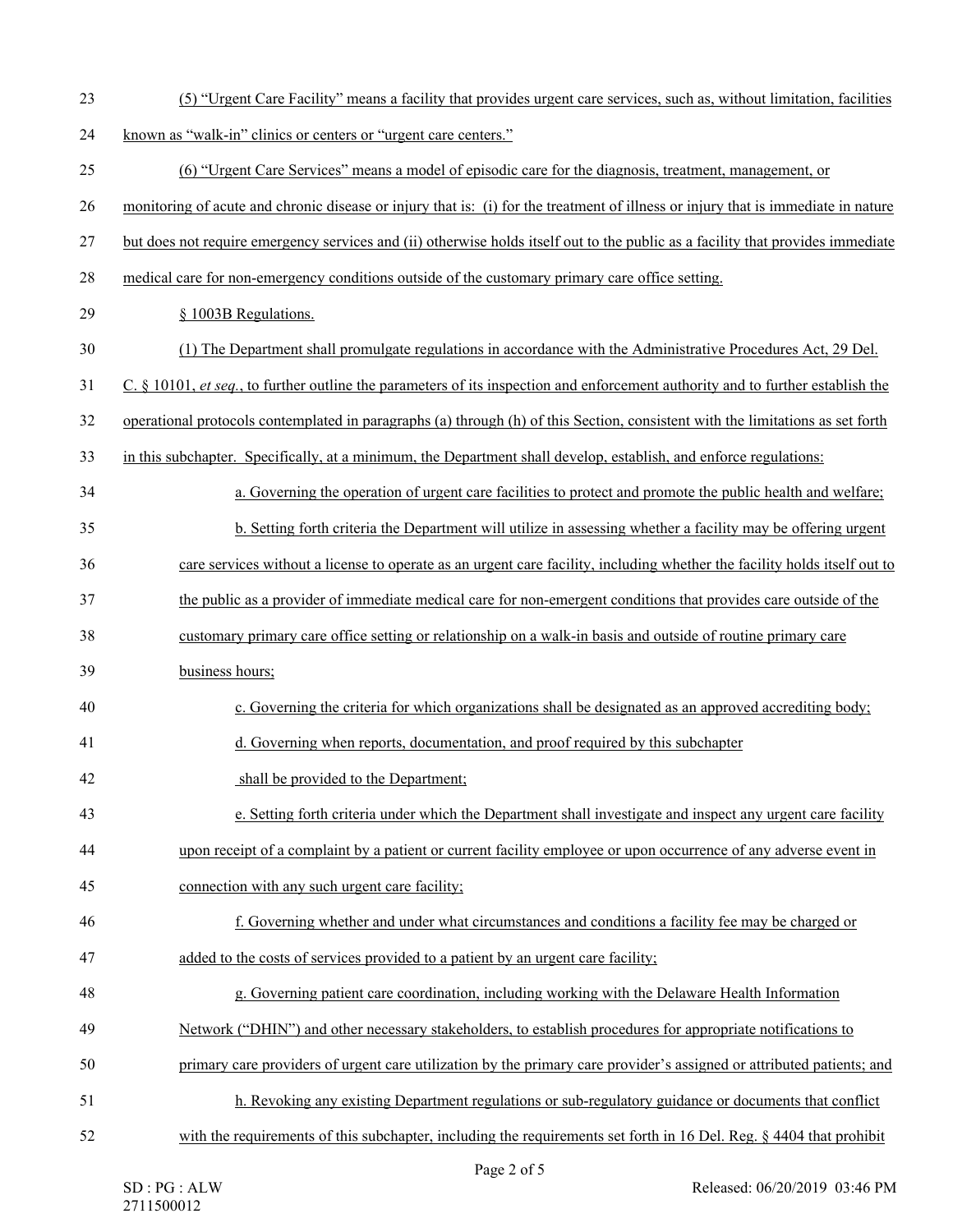53 or otherwise restrict the use of the name or title "urgent care" by any facility that is not licensed by the Department 54 as a free standing emergency center. 55 § 1004B Licensing By Accreditation Requirement. 56 (1) To provide urgent care services and operate in this State, an urgent care facility must obtain a license, whether 57 provisional or regular, from the Department. 58 (2) The Department shall issue a provisional license, which shall be valid for no more than 9 months from the date 59 issued, to any existing or new urgent care facility when such facility provides the Department with the following: 60 a. An application made on a form prepared by or approved by the Department and published by 61 regulation; and 62 b. Proof satisfactory to the Department that the existing or new urgent care facility is seeking 63 accreditation from an approved accrediting body. 64 Provided both subsections (a) and (b) of this subsection (2) are satisfied, the Department shall issue a provisional license to 65 such facility within 10 business days of the urgent care facility submitting its application. A provisional license may only 66 be renewed one time. 67 (3) The Department shall issue a regular license, which shall be valid for no more than twenty-four months from 68 the date issued, to any existing urgent care facility or any urgent care facility holding a provisional license when such 69 facility provides the Department with the following: 70 a. An application made on a form prepared by or approved by the Department and published by 71 regulation; and 72 b. Proof satisfactory to the Department that the existing urgent care facility or urgent care facility holding 73 a provisional license has been accredited by an approved accrediting body. 74 Provided both subsections (a) and (b) of this subsection (2) are satisfied, the Department shall issue a regular license to 75 such facility within 10 business days of the urgent care facility submitting its application. 76 (4) All urgent care facilities must submit proof of accreditation to the Department at regular intervals as the 77 Department may proscribe. After each survey of any facility hereunder by an approved accrediting body, the facility must 78 submit the approved accrediting body's survey report to the Department within 30 days. 79 (5) If the facility fails to maintain current accreditation or if the accreditation is revoked or is otherwise no longer 80 valid, the license of that urgent care facility shall immediately cease to operate. The Department shall also revoke the 81 license granted to the urgent care facility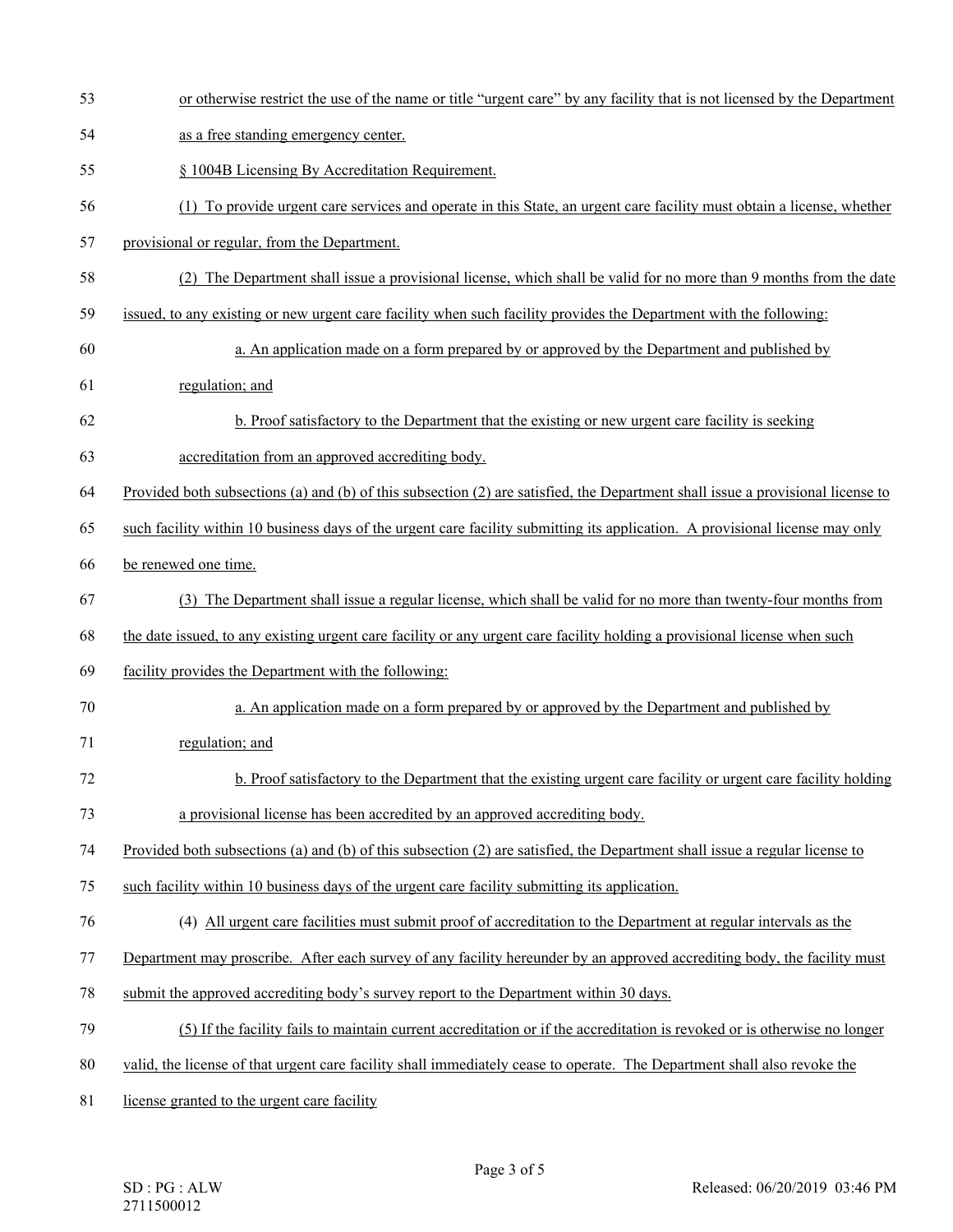- 82 (6) An approved accrediting body shall report to the Department, at a minimum, all of the following regarding
- 83 urgent care facilities the organization has accredited under this subchapter:
- 84 a. Findings of surveys; and
- 85 b. Findings of complaint and incident investigations;
- 86 Each approved accrediting body shall makes these reports to the Department at regular intervals as the Department may
- 87 proscribe. Documents provided under this section are not public records under the Freedom of Information Act, Chapter
- 88 100 of Title 29.
- 89 (7) If an urgent care facility holds a current certification for participation in either Medicare or Medicaid through
- 90 an affiliated hospital, such certification shall be deemed to be the equivalent of being accredited by an approved accrediting
- 91 body provided the urgent care facility provides proof satisfactory to the Department that the urgent care facility holds,
- 92 through an affiliated hospital, a current certification for participation in either Medicare or Medicaid. Such proof shall be
- 93 provided to the Department at regular intervals as the Department may proscribe.
- 94 (8) The Department shall charge a fee of up to two thousand dollars (\$2,000) per facility that shall accompany the
- 95 application for licensure of an urgent care facility. The fee shall be used to offset the costs of administering the licensing
- 96 requirements set forth in this subchapter.
- 97 § 1005B Other Department Authority.
- 98 (a) The Department can make and enforce such orders as it deems necessary to protect the health and safety of the
- 99 public hereunder. Without limitation of the foregoing, if the Department determines during the course of any investigation
- 100 or inspection that any facility hereunder poses a substantial risk to the health or safety of any person, the Department may
- 101 order that such facility be closed until such time as it no longer poses a substantial risk.
- 102 (b) The Department shall share information regarding facilities with the Department of State, Division of
- 103 Professional Regulation.
- 104 § 1006B Coordination of Care.
- 105 (a) No later than January 1, 2020, each urgent care facility must enroll in the DHIN as active users of the
- 106 Community Health Record and enter into an agreement with DHIN to provide DHIN with a summary of each visit or
- 107 episode of care in an electronic format established by DHIN.
- 108 (b) If the patient has a primary care provider, the urgent care facility must notify the patient's primary care
- 109 provider of the urgent care visit. Such notifications may be made through DHIN's Electronic Notification Service.
- 110 § 1007B Enforcement.